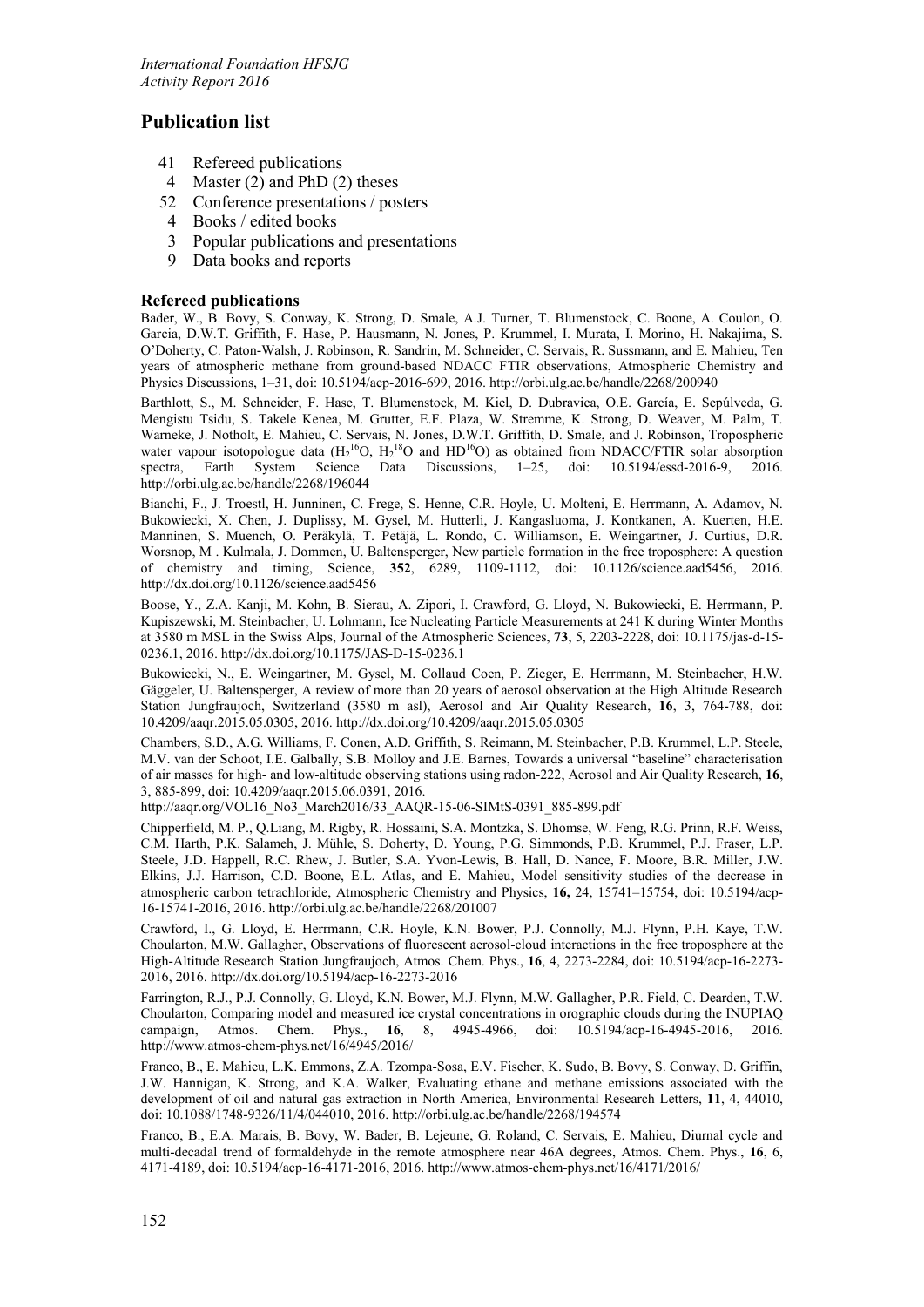Frege, C., F. Bianchi, U. Molteni, J. Tröstl, H. Junninen, S. Henne, M. Sipilä, E. Herrmann, M.J. Rossi, M. Kulmala, C.R. Hoyle, U. Baltensperger, and J. Dommen, Chemical characterization of atmospheric ions at the High Altitude Research Station Jungfraujoch (Switzerland), Atmos. Chem. Phys. Discuss., doi: 10.5194/acp-2016- 709, 2016. http://www.atmos-chem-phys-discuss.net/acp-2016-709/

Graziosi, F., J. Arduini, P. Bonasoni, F. Furlani, U. Giostra, A.J. Manning, A. McCulloch, S.J. O'Doherty, P.G. Simmonds, S. Reimann, M.K. Vollmer, M. Maione, Emissions of carbon tetrachloride (CCl4) from Europe, Atmos. Chem. Phys., **16**, 12849–12859, doi:10.5194/acp-16-12849-2016, 2016. http://www.atmos-chem-phys.net/16/12849/2016/

Haberkorn, A., N. Wever, M. Hoelzle, M. Phillips, R. Kenner, M. Bavay, M. Lehning, Distributed snow and rock temperature modelling in steep rock walls using Alpine3D, The Cryosphere, doi: 10.5194/tc-2016-73, 2016. http://www.the-cryosphere-discuss.net/tc-2016-73/

Helmig, D., S. Rossabi, J. Hueber, P. Tans, S.A. Montzka, K. Masarie, K. Thoning, C. Plass-Duelmer, A. Claude, L.J. Carpenter, A.C. Lewis, S. Punjabi, S. Reimann, M.K. Vollmer, R. Steinbrecher, J.W. Hannigan, L.K. Emmons, E. Mahieu, B. Franco, D. Smale, and A. Pozzer, Reversal of global atmospheric ethane and propane trends largely due to US oil and natural gas production, Nature Geoscience, **9,** 7, 490–495, doi:10.1038/ngeo2721, 2016. http://orbi.ulg.ac.be/handle/2268/197079

Henne, S., D. Brunner, B. Oney, M. Leuenberger, W. Eugster, I. Bamberger, F. Meinhardt, M. Steinbacher, L. Emmenegger, Validation of the Swiss methane emission inventory by atmospheric observations and inverse modelling, Atmospheric Chemistry and Physics, **16**, 3683-3710, doi:10.5194/acp-16-3683-2016, 2016. http://www.atmos-chem-phys.net/16/3683/2016/

Hoyle, C.R., C.S. Webster, H.E. Rieder, A. Nenes, E. Hammer, E. Herrmann, M. Gysel, N. Bukowiecki, E. Weingartner, M. Steinbacher, U. Baltensperger, Chemical and physical influences on aerosol activation in liquid clouds: a study based on observations from the Jungfraujoch, Switzerland, Atmos. Chem. Phys., **16**, 6, 4043-4061, doi: 10.5194/acp-16-4043-2016, 2016. http://dx.doi.org/10.5194/acp-16-4043-2016

Kienast-Sjögren, E., C. Rolf, P. Seifert, U.K. Krieger, B.P. Luo, M. Kramer, T. Peter, Climatological and radiative properties of midlatitude cirrus clouds derived by automatic evaluation of lidar measurements, Atmos. Chem. Phys., **16**, 12, 7605-7621, doi: 10.5194/acp-16-7605-2016, 2016. http://www.atmos-chem-phys.net/16/7605/2016/

Kirkby, J., J. Duplissy, K. Sengupta, C. Frege, H. Gordon, C. Williamson, M. Heinritzi, M. Simon, C. Yan, J. Almeida, J. Troestl, T. Nieminen, I.K. Ortega, R. Wagner, A. Adamov, A. Amorim, A.-K. Bernhammer, F. Bianchi, M. Breitenlechner, S. Brilke, X. Chen, J. Craven, A. Dias, S. Ehrhart, R.C. Flagan, A. Franchin, C. Fuchs, R. Guida, J. Hakala, C.R. Hoyle, T. Jokinen, H. Junninen, J. Kangasluoma, J. Kim, M. Krapf, A. Kuerten, A. Laaksonen, K. Lehtipalo, V. Makhmutov, S. Mathot, U. Molteni, A. Onnela, O. Peräkylä, F. Piel, T. Petäjä, A.P. Praplan, K.J. Pringle, A. Rap, N. Richards, I. Riipinen, M.P. Rissanen, L. Rondo, N. Sarnela, S. Schobesberger, C.E. Scott, J.H. Seinfeld, M. Sipilä, G. Steiner, Y. Stozhkov, F. Stratmann, A. Tomé, A. Virtanen, A.L.Vogel, A. Wagner, P.E. Wagner, E. Weingartner, D. Wimmer, P.M. Winkler, P. Ye, X. Zhang, A. Hansel, J. Dommen, N.M. Donahue, D.R. Worsnop, U. Baltensperger, M. Kulmala, K.S. Carslaw, J. Curtius, Ion-induced nucleation of pure biogenic particles, Nature, **533**, 521-526, doi: 10.1038/nature17953, 2016. http://www.nature.com/nature/journal/v533/n7604/full/nature17953.html

Kupiszewski, P., M. Zanatta, S. Mertes, P. Vochezer, G. Lloyd, J. Schneider, L. Schenk, M. Schnaiter, U. Baltensperger, E. Weingartner, M. Gysel, Ice residual properties in mixed-phase clouds at the high-alpine Jungfraujoch site, Journal of Geophysical Research – Atmospheres, **121**, 20, 12343-12362, doi: 10.1002/2016jd024894, 2016. http://dx.doi.org/10.1002/2016JD024894

Lejeune, B., E. Mahieu, M.K. Vollmer, S. Reimann, P.F. Bernath, C.D. Boone, K.A. Walker, and C. Servais, Optimized approach to retrieve information on atmospheric carbonyl sulfide (OCS) above the Jungfraujoch station and change in its abundance since 1995, Journal of Quantitative Spectroscopy and Radiative Transfer, **186**, 81–95, doi: 10.1016/j.jqsrt.2016.06.001, 2016. http://orbi.ulg.ac.be/handle/2268/197817

Lohmann, U., J. Henneberger, O. Henneberg, J.P. Fugal, J. Buhl, Z.A. Kanji, Persistence of orographic mixedphase clouds, Geophysical Research Letters, **43**, 19, 10512-10519, doi: 10.1002/2016gl071036, 2016. http://onlinelibrary.wiley.com/doi/10.1002/2016GL071036/full

Mahieu, E., B. Lejeune, B. Bovy, C. Servais, G.C. Toon, P.F. Bernath, C.D. Boone, K.A. Walker, S. Reimann, M.K. Vollmer, and S. O'Doherty Retrieval of HCFC-142b (CH3CClF<sub>2</sub>) from ground-based high-resolution infrared solar spectra: Atmospheric increase since 1989 and comparison with surface and satellite measurements, Journal of Quantitative Spectroscopy and Radiative Transfer, **186**, 96–105, doi: 10.1016/j.jqsrt.2016.03.017, 2016. http://orbi.ulg.ac.be/handle/2268/195876

Orr, J. R., R.G. Najjar, O. Aumount, L. Bopp, J.L. Bullister, G. Danabasoglu, S.C. Doney, J.P. Dunne, J.-C. Dutay, H. Graven, S.M. Griffies, J.G. John, F. Joos, I. Levin, K. Lindsay, R.J. Matear, G.A. McKinley, A. Mouchet, A. Oschlies, A. Romanou, R. Schlitzer, A. Tagliabue, T. Tanhua and A. Yool, Biogeochemical protocols and diagnostics for the CMIP6 Ocean Model Intercomparison Project (OMIP), Geoscientific Model Development Discussions, doi:10.5194/gmd-2016-155, 2016.

http://www.geosci-model-dev-discuss.net/gmd-2016-155/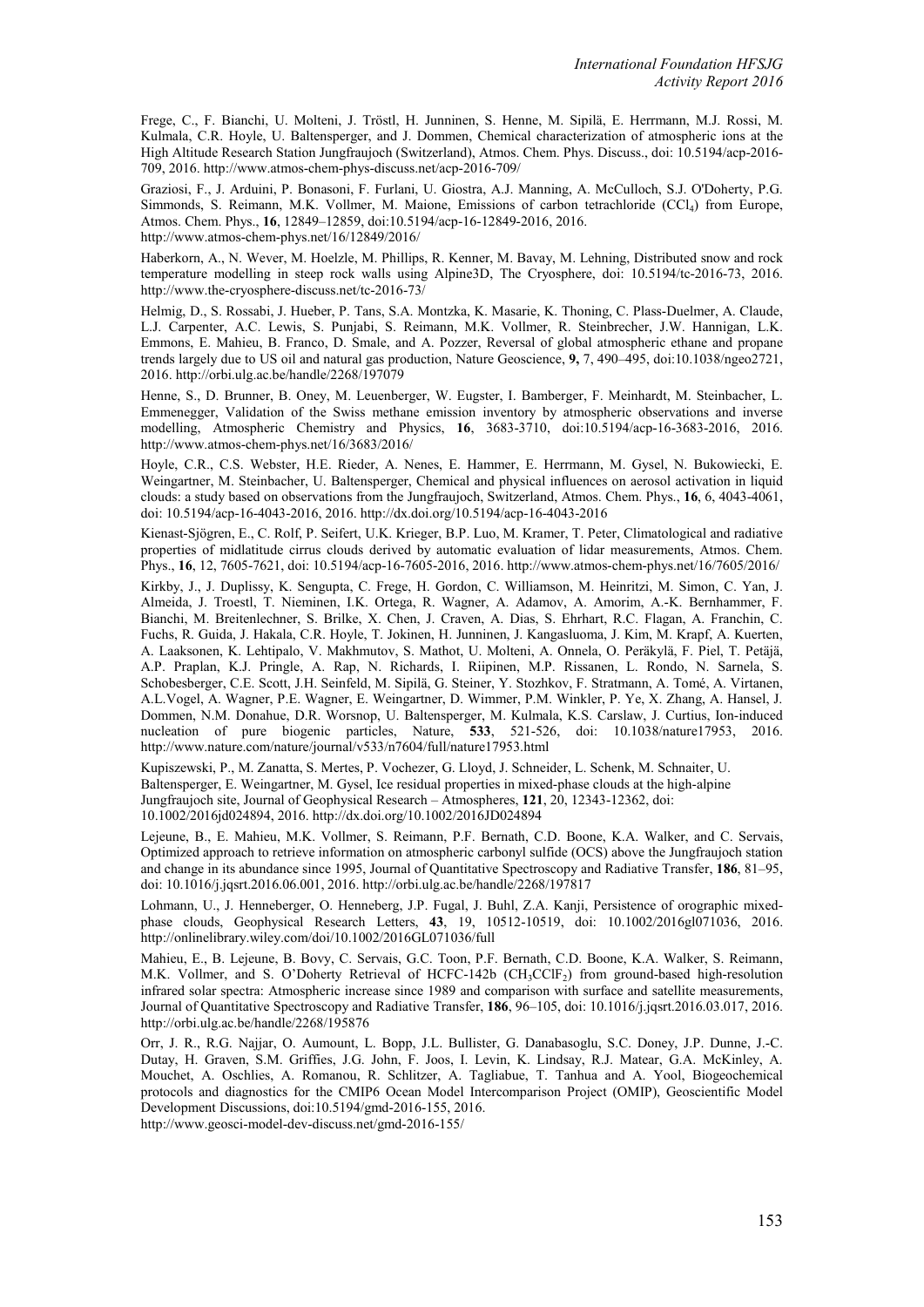Pacione, R., A. Araszkiewicz, E. Brockmann, J. Dousa, EPN Repro2: A reference GNSS tropospheric dataset over Europe, Special Issue: Advanced Global Navigation Satellite Systems tropospheric products for monitoring severe weather events and climate (GNSS4SWEC) (AMT/ACP/ANGEO inter-journal SI), Atmos. Meas. Tech., paper submitted and under discussion, 2016. http://editor.copernicus.org/AMT/my\_manuscript\_overview

Phillips, M., A. Haberkorn, D. Draebing, M. Krautblatter, H. Rhyner, R. Kenner, Seasonally intermittent water flow through deep fractures in an Alpine Rock Ridge: Gemsstock, Central Swiss Alps, Cold Regions Science and Technology, 125, 117-127, doi: 10.1016/j.coldregions.2016.02.010, 2016a. 10.1016/j.coldregions.2016.02.010, http://dx.doi.org/10.1016/j.coldregions.2016.02.010

Pommier, M., C. Clerbaux, P.-F. Coheur, E. Mahieu, J.-F. Müller, C. Paton-Walsh, T. Stavrakou, and C. Vigouroux, HCOOH distributions from IASI for 2008–2014: comparison with ground-based FTIR measurements and a global chemistry-transport model, Atmospheric Chemistry and Physics, **16**, 14, 8963–8981, doi: 10.5194/acp-16-8963-2016, 2016. http://orbi.ulg.ac.be/handle/2268/194348

Ronsmans, G., B. Langerock, C. Wespes, J.W. Hannigan, F. Hase, T. Kerzenmacher, E. Mahieu, M. Schneider, D. Smale, D. Hurtmans, M. De Maziere, C. Clerbaux, P.F. Coheur, First characterization and validation of FORLI-HNO3 vertical profiles retrieved from IASI/Metop, Atmos. Meas. Tech., **9**, 9, 4783-4801, doi: 10.5194/amt-9- 4783-2016, 2016. http://www.atmos-meas-tech.net/9/4783/2016/

Saugy, J.J., T. Rupp, R. Faiss, A. Lamon, N. Bourdillon, G.P. Millet, Cycling Time Trial is more altered in hypobaric than normobaric hypoxia, Medicine and science in sports and exercise, **48**, 4, 680-688, doi: 10.1249/mss.0000000000000810, 2016. https://www.ncbi.nlm.nih.gov/pubmed/26559447

Schibig, M.F., E. Mahieu, S. Henne, B. Lejeune, M.C. Leuenberger, Intercomparison of in situ NDIR and column FTIR measurements of CO2 at Jungfraujoch, Atmos. Chem. Phys., **16**, 15, 9935-9949, doi: 10.5194/acp-16-9935- 2016, 2016. http://www.atmos-chem-phys.net/16/9935/2016/

Simmonds, P.G., M. Rigby, A.J. Manning, M.F. Lunt, S. O'Doherty, A. McCulloch, P.J. Fraser, S. Henne, M.K. Vollmer, J. Mühle, R.F. Weiss, P.K. Salameh, D. Young, S. Reimann, A. Wenger, T. Arnold, C.M. Harth, P.B. Krummel, L.P. Steele, B.L. Dunse, B.R. Miller, C.R. Lunder, O. Hermansen, N. Schmidbauer, T. Saito, Y. Yokouchi, S. Park, S. Li, B. Yao, L.X. Zhou, J. Arduini, M. Maione, R.H.J. Wang, D. Ivy, R.G. Prinn, Global and regional emissions estimates of 1,1-difluoroethane (HFC-152a,  $CH_3CH_2CH_2$ ) from in situ and air archive observations, Atmos. Chem. Phys., **16**, 365–382, doi:10.5194/acp-16-365-2016, 2016. http://www.atmos-chem-phys.net/16/365/2016/

Stopelli, E., F. Conen, C.E. Morris, E. Herrmann, S. Henne, M. Steinbacher, C. Alewell, Predicting abundance and variability of ice nucleating particles in precipitation at the high-altitude observatory Jungfraujoch, Atmos. Chem. Phys., **16**, 13, 8341-8351, doi: 10.5194/acp-16-8341-2016, 2016. http://dx.doi.org/10.5194/acp-16-8341-2016

Té, Y., P. Jeseck, B. Franco, E. Mahieu, N. Jones, C. Paton-Walsh, D.T. Griffith, R.R. Buchholz, J. Hadji-Lazaro, D. Hurtmans, C. Janssen, Seasonal variability of surface and column carbon monoxide over the megacity Paris, high-altitude Jungfraujoch and Southern Hemispheric Wollongong stations, Atmos. Chem. Phys., **16**, 17, 10911- 10925, doi: 10.5194/acp-16-10911-2016, 2016. http://www.atmos-chem-phys.net/16/10911/2016/

Tröstl, J., C. Frege, F. Bianchi, U. Molteni, N. Bukowiecki, C.R. Hoyle, M. Steinbacher, E.

Weingartner, J. Dommen, M. Gysel, U. Baltensperger, Contribution of new particle formation to the total aerosol concentration at the high-altitude site Jungfraujoch (3580 masl, Switzerland), Jounral of Geophysical Research – Atmospheres, **121**, 19, 11692-11711, doi: 10.1002/2015jd024637, 2016. http://dx.doi.org/10.1002/2015JD024637

Tröstl, J., W.K. Chuang, H. Gordon, M. Heinritzi, C. Yan, U. Molteni, L. Ahlm, C. Frege, F. Bianchi, R. Wagner, M. Simon, K. Lehtipalo, C. Williamson, J. Craven, J. Duplissy, A. Adamov, J. Almeida, A.-K. Bernhammer, M. Breitenlechner, S. Brilke, A. Dias, S. Ehrhart, R.C. Flagan, A. Franchin, C. Fuchs, R. Guida, M. Gysel, A. Hansel, C.R. Hoyle, T. Jokinen, H. Junninen, J. Kangasluoma, H. Keskinen, J. Kim, M. Krapf, A. Kuerten, A. Laaksonen, M. Lawler, M. Leiminger, S. Mathot, O. Moehler, T. Nieminen, A. Onnela, T. Petäjä, F. Piel, P. Miettinen, M.P. Rissanen, L. Rondo, N. Sarnela, S. Schobesberger, K. Sengupta, M. Sipilä, J.N. Smith, G. Steiner, A. Tomé, A. Virtanen, A. Wagner, E. Weingartner, D. Wimmer, P.M. Winkler, P. Ye, K.S. Carslaw, J. Curtius, J. Dommen, J. Kirkby, M. Kulmala, I. Riipinen, D.R. Worsnop, N.M. Donahue, U. Baltensperger, The role of low-volatility organic compounds in initial particle growth in the atmosphere, Nature, **533**, 527-533, doi: 10.1038/nature18271, 2016. http://www.nature.com/nature/journal/v533/n7604/full/nature18271.html

Vochezer, P., E. Jarvinen, R. Wagner, P. Kupiszewski, T. Leisner, M. Schnaiter, In situ characterization of mixed phase clouds using the Small Ice Detector and the Particle Phase Discriminator, Atmos. Meas. Tech., **9**, 1, 159- 177, doi: 10.5194/amt-9-159-2016, 2016. http://dx.doi.org/10.5194/amt-9-159-2016

Vollmer, M.K., J. Mühle, C.M. Trudinger, M. Rigby, S.A. Montzka, C.M. Harth, B.R. Miller, S. Henne, P.B. Krummel, B.D. Hall, D. Young, J. Kim, J. Arduini, A. Wenger, B. Yao, S. Reimann, S. O'Doherty, M. Maione, D.M. Etheridge, S. Li, D.P. Verdonik, S. Park, G. Dutton, L.P. Steele, C.R. Lunder, T.S. Rhee, O. Hermansen, N. Schmidbauer, R.H.J. Wang, M. Hill, P.K. Salameh, R.L. Langenfelds, L. Zhou, T. Blunier, J. Schwander, J.W. Elkins, J.H. Butler, P.G. Simmonds, R.F. Weiss, R.G. Prinn, P.J. Fraser, Atmospheric histories and global emissions of halons H-1211 (CBrClF<sub>2</sub>), H-1301 (CBrF<sub>3</sub>), and H-2402 (CBrF<sub>2</sub>CBrF<sub>2</sub>), J. Geophys. Res. Atmos., **121**, 3663‒3686, doi:10.1002/2015/2015JD024488, 2016a.

http://onlinelibrary.wiley.com/doi/10.1002/2015JD024488/abstract

Vollmer, M.K., S. Reimann, M. Hill, B. Buchmann, L. Emmenegger, Tracking new halogenated alkenes in the atmosphere, Chimia, **70**, 5, 365, doi:10.2533/chimia.2016.365, 2016. https://chimia.ch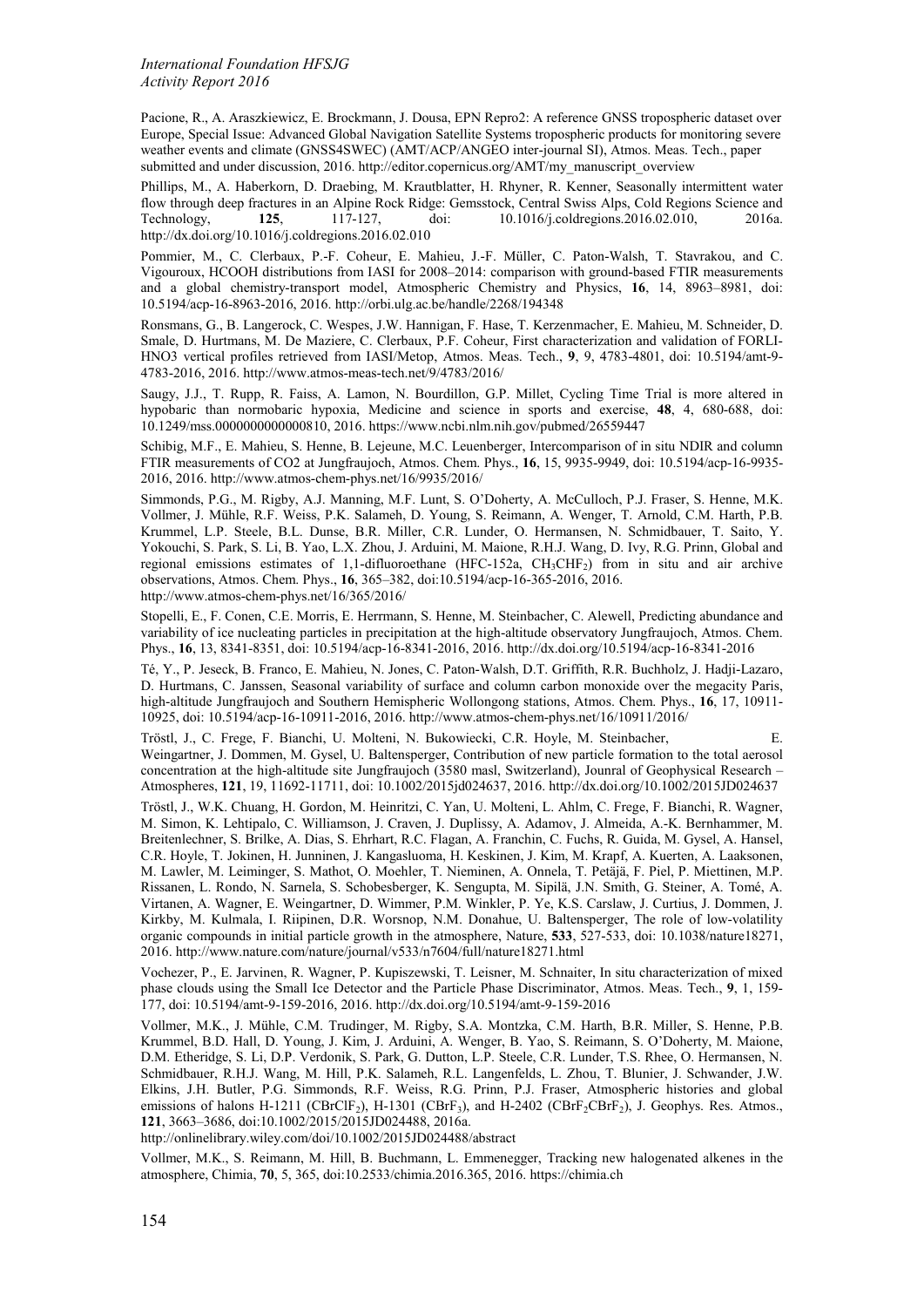Wang, Y., N.M. Deutscher, M. Palm, T. Warneke, J. Notholt, I. Baker, J. Berry, P. Suntharalingam, N. Jones, E. Mahieu, B. Lejeune, J. Hannigan, S. Conway, J. Mendonca, K. Strong, J.E. Campbell, A. Wolf, and S. Kremser, Towards understanding the variability in biospheric CO<sub>2</sub> fluxes: using FTIR spectrometry and a chemical transport model to investigate the sources and sinks of carbonyl sulfide and its link to CO2, Atmospheric Chemistry and Physics, **16,** 4, 2123–2138, doi: 10.5194/acp-16-2123-2016, 2016. http://orbi.ulg.ac.be/handle/2268/186285

Weingartner, E., Z. Juranyi, D. Egli, P. Steigmeier, and H. Burtscher, Development of an airborne sensor for reliable detection of volcanic ash, IEEE Metrology for Aerospace (MetroAeroSpace), 19-24, doi: 10.1109/MetroAeroSpace.2016.7573179, 2016. http://ieeexplore.ieee.org/document/7573179/

Zingg, P.E., F. Bontadina, Migrating bats cross top of Europe, PeerJ Preprints, doi: 10.7287/peerj.preprints.2557v1, 2016. https://doi.org/10.7287/peerj.preprints.2557v1

### **Theses**

Bernath, D., TEG-based Energy Scavenging Platform, Master thesis, ETH Zurich, MA-2016-50, October, 2016.

Haberkorn A., The influence of the snow cover on the temperature regime of steep rock walls, Doctoral thesis, Faculty of Sciences, University of Fribourg, Switzerland, Thesis no. 1971, 195 pp., 2016.

Jeyachchandren, S., Influence of weather conditions on ice nuclei in the lower 3 km of the atmosphere, MSc Thesis, University of Basel, 2016.

Stopelli, E., Biological ice nucleating particles at tropospheric cloud height, PhD Thesis, University of Basel, 2016.

#### **Conference presentations / Posters**

Berhanu, T., E. Satar, S. Szidat, D. Brunner, M. Steinbacher, M. Leuenberger, Quantification of fossil fuel associated CO2 emissions based on radiocarbon measurements at the Beromünster tall tower, Switzerland, ICOS Science Conference, Helsinki, Finland, September 27-29, 2016.

Berhanu, T.A., M.F. Schibig, C. Uglietti, M. Leuenberger, 10-years of  $CO_2$ ,  $O_2$  and  $\delta^{13}C$  records at two remote sites of Jungfraujoch, Switzerland and Puy de Dome, France, 2<sup>nd</sup> ICOS conference, Helsinki, Finland, September 27-29, 2016.

Bianchi, F., H. Junninen, J. Kontkanen, A. Marinoni, P. Bonasoni, K. Sellegri, P. Laj, J. Dommen, D.R Worsnop, M. Kulmala, U. Baltensperger, Nucleation at high altitude: from the Alps to the Everest Base Camp, Air ions, clusters and atmospheric aerosols workshop, Hyytiälä, Finland, August 23-25, 2016.

Bianchi, F., H. Junninen, J. Kontkanen, A. Marinoni, P. Bonasoni, K. Sellegri, P. Laj, J. Dommen, D.R Worsnop, M. Kulmala, U. Baltensperger, Nucleation at high altitude: from the Alps to the Everest Base Camp,  $22<sup>h</sup>$ European Aerosol Conference EAC, Tours, France, September 04-09, 2016.

Bianchi, F., H. Junninen, J. Kontkanen, A. Marinoni, P. Bonasoni, K. Sellegri, P. Laj, J. Dommen, D.R Worsnop, M. Kulmala, U. Baltensperger, Nucleation at high altitude: from the Alps to the Everest Base Camp, Finnish Center of Excellence FCOE, Hyytiälä, Finland, October 12-14, 2016.

Brockmann, E. et al., National Report of Switzerland, EUREF-Symposium, San Sebastian, Spain, May 25-27, 2016.

Brockmann, E., swisstopo Report for EGVAP 2016, EGVAP expert meeeting, Copenhagen, Denmark, December 6-7, 2016.

Burri, S., M. Steinbacher, L. Merbold, L. Hörtnagl, N. Buchmann and the ICOS-CH Consortium, ICOS-CH: The Swiss Contribution to a Pan-European Environmental Research Infrastructure, ICOS Science Conference, Helsinki, Finland, September 27-29, 2016.

Collaud Coen, M. and E. Andrews, Performance of the planetary boundary layer height estimation by COSMO-2, European Aerosol Conference, Tours, France, September 4-9, 2016.

Collaud Coen, M. and E. Andrews, On the role of topography on the planetary boundary layer influence at high altitude sites, GAW Landesausschuss, Zürich, Switzerland, April 6, 2016.

Decesari, S., M. Rinaldi, J.Y. Schmale, M. Gysel, R. Fröhlich, L. Poulain, S. Henning, F. Stratmann, and M.C. Facchini, CCN frequency distributions and aerosol chemical composition from long-term observations at European ACTRIS supersites, European Geosciences Union General Assembly, Vienna, Austria, April 17-22, 2016.

Emmenegger, L., S. Reimann, D. Brunner, M. Vollmer, S. Henne, Measurements and Modelling for GHG emissions estimation, IG3IS Side Event, EGU General Assembly, Vienna, Austria, April 19, 2016.

Emmenegger, L., Trace gas measurements at Jungfraujoch, GAW-CH Spring Meeting, Zürich, Switzerland, April 6, 2016.

Emmenegger, L., B. Buchmann, C. Hüglin, S. Reimann, M. Vollmer, M. Steinbacher, Sherlock und die Sphinx, The Swiss Society for Meteorology SGM, Zürich, Switzerland, June 3, 2016.

Emmenegger, L., J. Mohn, E. Harris, S. Eyer, E. Ibraim, B. Tuzson, Frontiers of QC Laser spectroscopy for high precision isotope ratio analysis of greenhouse gases, EGU General Assembly, Vienna, Austria, April 17-22, 2016.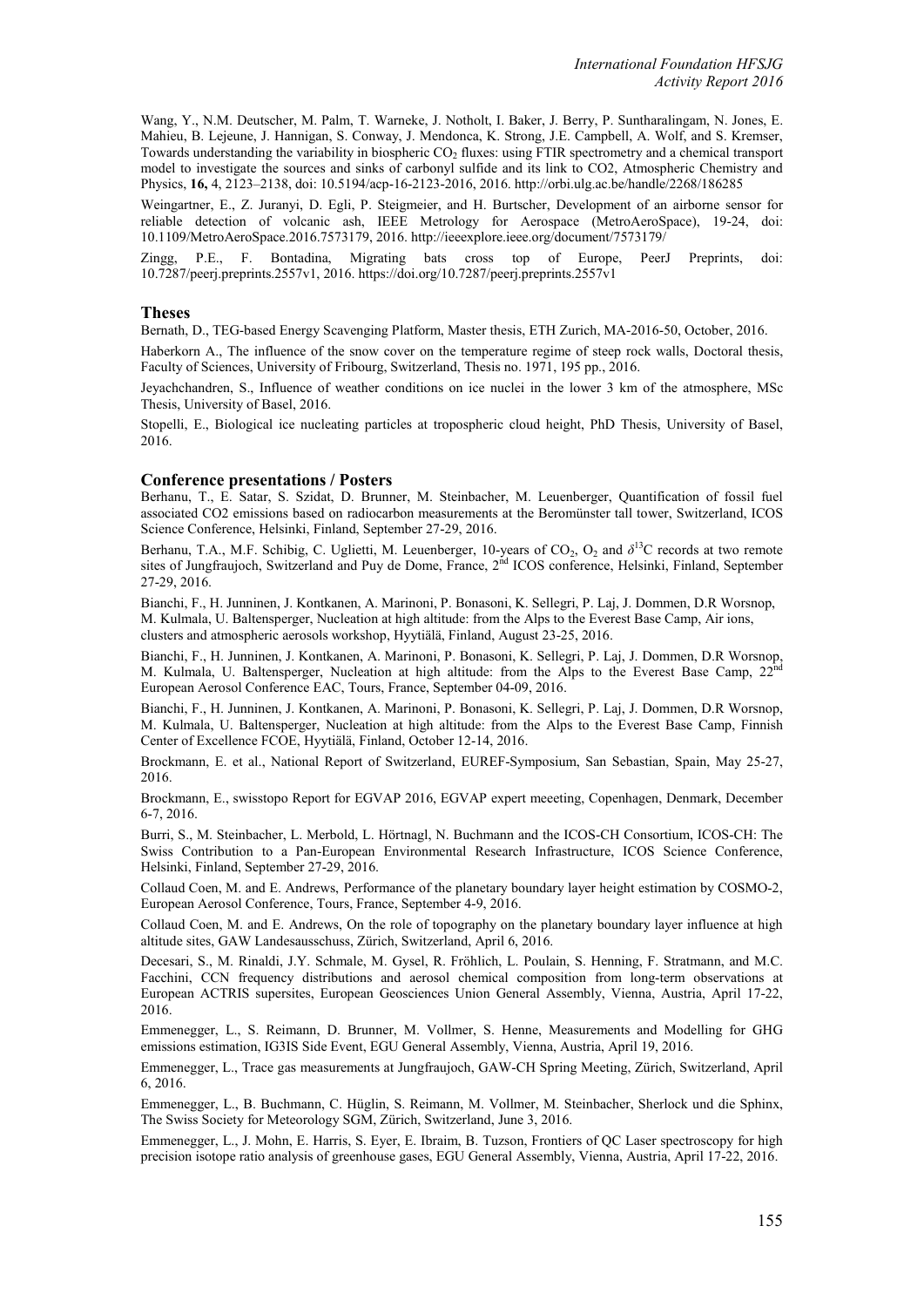*International Foundation HFSJG Activity Report 2016*

Gysel, M., C.R. Hoyle, C.S. Webster, H.E. Rieder, A. Nenes, E. Hammer, E. Herrmann, N. Bukowiecki, E. Weingartner, M. Steinbacher, and U. Baltensperger, Measured and modelled cloud droplet activation of aerosol particles at the high-alpine research station Jungfraujoch, AAAR 35th Annual Conference, Portland, Oregon, USA, October 17-21, 2016.

Gysel, M., P. Kupiszewski, M. Zanatta, S. Mertes, P. Vochezer, G. Lloyd, J. Schneider, L. Schenk, M. Schnaiter, U. Baltensperger, and E. Weingartner, Size distribution and black carbon content of ice residual particles in mixed-phase clouds at the high-alpine site Jungfraujoch, European Aerosol Conference, Tours, France, September 4-9, 2016.

Hammer, S., et al., Long-term, regional <sup>14</sup>C-based fossil fuel CO<sub>2</sub> estimates in Heidelberg, Germany: Corrections, uncertainties and trends, oral presentation at the 2nd ICOS Science Conference on Greenhouse Gases and Biogeochemical Cycles, Helsinki, Finland, September 27-29, 2016.

Henne, S., B. Oney, M. Leuenberger, W. Eugster, F. Meinhardt, M. Steinbacher, I. Bamberger, L. Emmenegger, D. Brunner, Constraining Swiss Methane Emissions from a Dense Network of Atmospheric Observations, ICOS Science Conference, Helsinki, Finland, September 27-29, 2016.

Henneberger, J., O. Henneberg, A. Beck, and U. Lohmann, Observation of orographic clouds at the high alpine site Jungfraujoch, Switzerland, International Conference on Clouds and Precipitation (ICCP) 2016, Manchester, UK, July 25-29, 2016.

Herrmann, E., F. Bianchi, J. Tröstl, C. Frege, U. Molteni, S. Henne, N. Bukowiecki, M. Gysel, E. Weingartner, J. Dommen, and U. Baltensperger, State-of-the-art new particle formation research at the high-altitude site Jungfraujoch, AAAR 35th Annual Conference, Portland, Oregon, USA, October 17-21, 2016.

Hervo, M., N. Bukowiecki, M. Collaud Coen, G.P. Gobbi, M. Gysel, A. Haefele, S. Henne, E. Herrmann, G. Martucci, I. Mattis, M. Steinbacher, F. Wagner, L. Di Liberto, R. Holla, Dispersion of volcanic particles during Etna eruption in December 2015. Detection by ceilometer networks (Switzerland, Italy and Germany) and in situ measurements at Alpine high-altitude sites, European Geosciences Union General Assembly, Vienna, Austria, April 17-22, 2016.

Kuonen, F., D. Gfeller, T. Schott, E. Schüpbach, H. Heck, U. Muntwyler, Calculation- and Visualisation-tool (CVT) for partial shading of photovoltaic systems, 32nd EU PVSEC, Munich, Germany, June 20-24, 2016.

Lacher L., U. Lohmann, Z.A. Kanji, Ice nucleating particles on the High Alpine Research Station Jungfraujoch: 5 years of measurements, European Geophysical Union, 4<sup>th</sup> Workshop on Microphysics of Ice Clouds, Vienna, Austria, April 23-28, 2016.

Lacher L., U. Lohmann, Z.A. Kanji, Free tropospheric INP concentrations at the High Altitude Research Station Jungfraujoch, International Conference on Clouds and Precipitation (ICCP) 2016, Manchester, UK, July 25-29, 2016.

Lechmann, A., D. Mair, R. Nishiyama, A. Ariga, T. Ariga, A. Ereditato, P. Scampoli, M. Vladymyrov, and F. Schlunegger, Using Muon Radiography to map the Bedrock Geometry underneath an active Glacier: A Case Study in the Central Swiss Alps, Geophysical Research Abstracts, 18, EGU2016-11999, Vienna, Austria, April 23-28, 2016.

Leuenberger, M.C., M.F. Schibig, S. Henne, B. Lejeune, E. Mahieu, Intercomparison of in-situ NDIR and column FTIR measurements of CO2 at Jungfraujoch, ICOS Science Conference, Helsinki, Finland, September 27-29, 2016.

Mair, D., A. Lechmann, R. Nishiyama, F. Schlunegger, A. Ariga, T. Ariga, P. Scampoli, M. Vladymyrov, and A. Ereditato, Subglacial bedrock topography of an active mountain glacier in a high Alpine setting – insights from high resolution 3D cosmic-muon radiography of the Eiger glacier (Bern, Central Alps, Switzerland), Geophysical Research Abstracts, 18, EGU2016-3742-1, Vienna, Austria, April 23-28, 2016.

Mair, D., A. Lechmann, F. Schlunegger, High-resolution 3D structural modeling of a tectonically complex setting discloses the details of the lithological controls on the shape of the Eiger north face (Jungfrau area, Switzerland), GeoTirol 2016, 192, Innsbruck, Austria, September 25-28, 2016.

Muntwyler, U., E. Schuepbach, Electric vehicles powered with PV electricity as a new driver for photovoltaics, 32nd EU PVSEC, Munich, Germany, June 20-24, 2016.

Muntwyler, U., T. Schott, E. Schüpbach, F. Kuonen, Neue hochalpine PV-Installation auf dem Jungfraujoch in der Langzeitmessung der BFH, Poster Contribution, 14. Nationale PV-Tagung, Bern, Switzerland, February 22-23, 2016.

Nishiyama, R., A. Ariga, T. Ariga, A. Ereditato, A. Lechmann, D. Mair, P. Scampoli, F. Schlunegger, and M. Vladymyrov, Inspection of Alpine glaciers with cosmic-ray muon radiography, Geophysical Research Abstracts, 18, EGU2016-11722, Vienna, Austria, April 23-28, 2016.

Poltera, Y., G. Martucci, M. Hervo, A. Haefele, L. Emmenegger, D. Brunner, S. Henne, M. Haeffelin, Automatic remote sensing detection of the convective boundary layer structure over flat and complex terrain using the novel PathfinderTURB algorithm, ICOS Science Conference, Helsinki, Finland, September 27-29, 2016.

Reimann, S., D. Brunner, M.K. Vollmer, S. Henne, L. Emmenegger, A. Manning, Observation-Based Greenhouse Gas Emission Estimates for Policy Support and Evaluation, IG3IS side event at the annual WMO meeting, Geneva, Switzerland, June 16, 2016.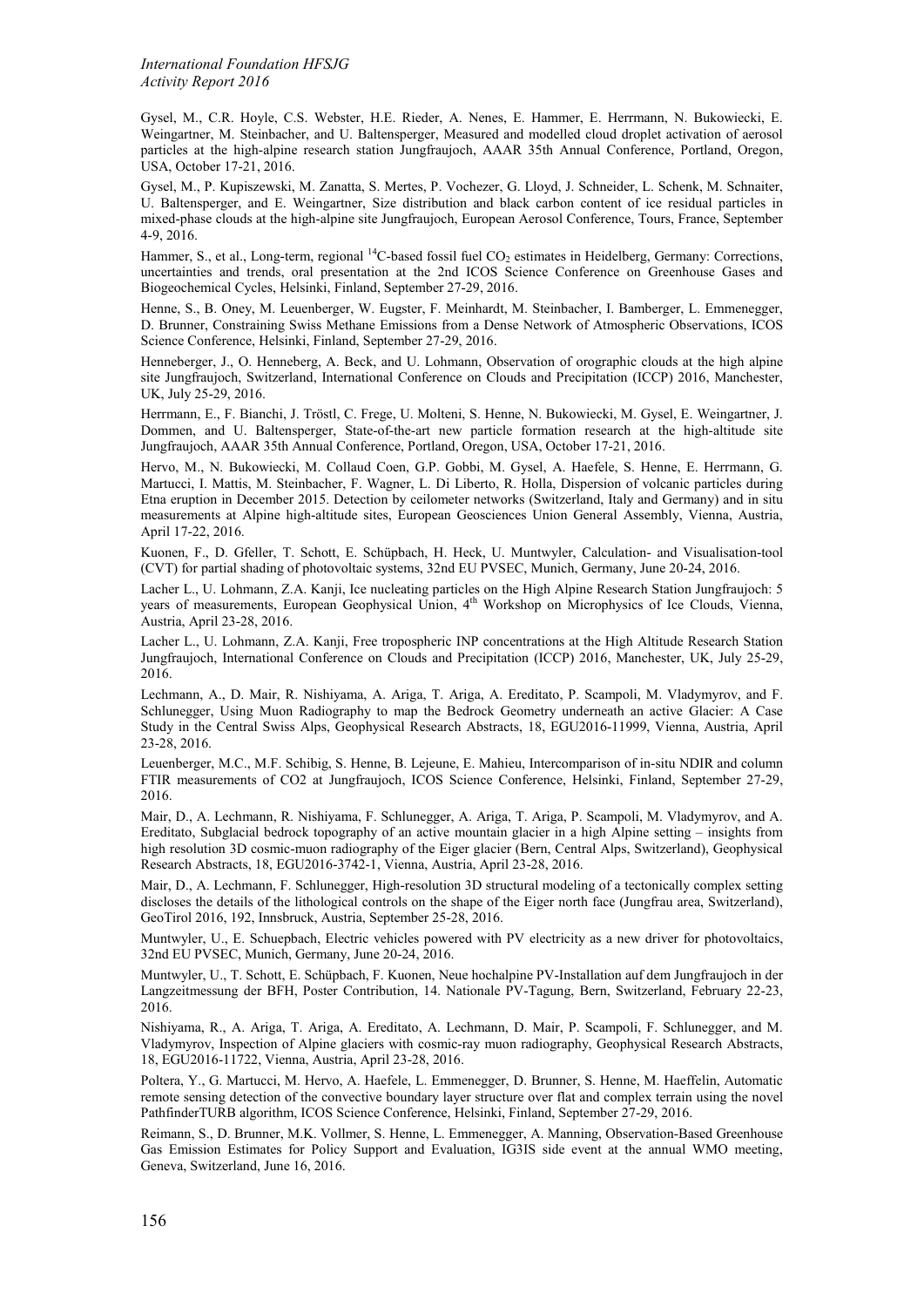Reimann, S., D. Brunner, M.K. Vollmer, S. Henne, L. Emmenegger, A. Manning, Source Attribution of Halogenated Compounds in Support of Emission Inventories for International Agreements, ICOS yearly science meeting, Helsinki, Finland, September 27–29, 2016.

Reimann, S., M.K. Vollmer, S. Henne, D. Brunner, L. Emmenegger, A. Manning, P.J. Fraser, P.B. Krummel, B.L. Dunse, P. DeCola, O.A. Tarasova, Towards a Novel Integrated Approach for Estimating Greenhouse Gas Emissions in Support of International Agreements, AGU annual fall meeting, San Francisco, USA, December 12‒16, 2016.

Schibig, M., E. Mahieu, S. Henne, B. Lejeune, M. Leuenberger, Intercomparison of in-situ NDIR and column FTIR measurements of CO<sub>2</sub> at Jungfraujoch, East Ridge Users Meeting organized by HFSJG, Bern, Switzerland, May 13, 2016.

Schmale, J., S. Henning, F. Stratmann, B. Henzing, G. Kos, P. Schlag, R. Holzinger, P. Aalto, H. Keskinen, M. Paramonov, L. Poulain, J. Ovadnevaite, M. Krüger, S. Carbone, J. Brito, R. Fröhlich, E. Herrmann, E. Hammer, U. Baltensperger, M. Gysel, and the CCN Team, Cloud condensation nuclei closure study on long- observation data, European Geosciences Union General Assembly, Vienna, Austria, April 17-22, 2016.

Schmale, J., S. Henning, F. Stratmann, B. Henzing, P. Schlag, P. Aalto, H. Keskinen, K. Sellegri, J. Ovadnevaite, M. Krüger, A. Jefferson, J. Whitehead, K. Carslaw, S.S. Yum, A. Kristensson, U. Baltensperger, M. Gysel, and the CCN Team, Global synthesis of long-term cloud condensation nuclei observations, European Geosciences Union General Assembly, Vienna, Austria, April 17-22, 2016.

Schmale, J., S. Henning, F. Stratmann, B. Henzing, P. Schlag, P. Aalto, H. Keskinen, M. Paramonov, L. Poulain, K. Sellegri, J. Ovadnevaite, M. Krüger, A. Jefferson, J. Whitehead, K. Carslaw, S.S. Yum, A. Kristensson, U. Baltensperger, M. Gysel, and the CCN Team, Global synthesis of long-term cloud condensation nuclei observations, International Conference on Clouds & Precipitation, Manchester, UK, July 25-29, 2016.

Schmale, J., P. Aalto, H. Keskinen, M. Paramonov, L. Poulain, K. Sellegri, J. Ovadnevaite, M. Pöhlker, S. Carbone, J. Brito, A. Jefferson, K. Carslaw, S.S. Yum, M. Park, A. Kristensson, R. Fröhlich, E. Herrmann, A. Matsuki, K.U. Kinouchi, S. Henning, F. Stratmann, B. Henzing, U. Baltensperger, M. Gysel, and the CCN Team, Global synthesis of multi-year cloud condensation nuclei observations, International Global Atmospheric Chemistry (IGAC) Project Science Conference, Breckenridge, Colorado, USA, September 26-30, 2016.

Steinbacher, M., Updates from RI Committee, Atmospheric Monitoring Station Assembly, Atmospheric Thematic Centre & Central Analytical Laboratories, ICOS-CH National Meeting, Dübendorf, Switzerland, September 1, 2016.

Steinbacher, M., Atmospheric observations in support of IG3IS in Switzerland (and abroad), Planning of IG3IS National Consultations, WMO Headquarters, Geneva, Switzerland, December 5-7, 2016.

Steinbacher, M., B. Schwarzenbach, M. Hundt, B. Tuzson, L. Emmenegger, New direct NO2 measurement technologies, GAW Expert meeting on Nitrogen Oxides, York, United Kingdom, April 12-13, 2016.

Steinbacher, M., S.A. Wyss, E. Harris, C. Zellweger, J. Mohn, L. Emmenegger, Continuous Nitrous Oxide Observations with Mid-Infrared Laser Spectroscopy at Jungfraujoch, Switzerland, ICOS Science Conference, Helsinki, Finland, September 27-29, 2016.

Steinbacher, M., S.A. Wyss, B. Tuzson, F. Conen, G. Martucci, T.A. Berhanu, M. Leuenberger, L. Emmenegger, The Swiss Contribution to Atmospheric Observations in ICOS RI The Class 1 Candidate Station Jungfraujoch, ICOS Atmospheric Monitoring Station Assembly, Helsinki, Finland, September 26-27, 2016.

Steinbacher, M., S. A. Wyss, B. Tuzson, F. Conen, G. Martucci, T. A. Berhanu, M. Leuenberger, L. Emmenegger, The Swiss Contribution to Atmospheric Observations in ICOS RI – the class 1 candidate station Jungfraujoch, Swiss Global Change Day, Bern, Switzerland, April 12, 2016.

Suess, E., L.H.E. Winkel, Investigating Biogenic Sources and Speciation of Sulfur and Selenium in Rainfall, Goldschmidt Conference, Yokohama, Japan, June 26 - July 1, 2016, Gold2016:abs:4256, 2016.

Weingartner E., Z. Jurányi, H. Burtscher, Reliable detection of volcanic ash with dual-wavelength light scattering, European Aerosol Conference EAC 2016, Tours, France, September 4-9, 2016.

Weingartner E., Z. Jurányi, D. Egli, P. Steigmeier, H. Burtscher, Development of an airborne sensor for reliable detection of volcanic ash, 3rd IEEE International Workshop on Metrology for Aerospace, Florence, Italy, June 22- 23, 2016.

Yilmaz, A., H. Denizli and M. Iori, Characterization Study of Silicon Photomultiplier, FCC Physics, Detector and Accelerator Workshop, Istanbul, Turkey, March 11-12, 2016.

Yilmaz, A., H. Denizli and M. Iori, SiPM Applications on Astroparticle Physics, Accelerator and Detector Physics Workshop, Istanbul, Turkey, May 31-June 3, 2016.

#### **Books / edited books**

Balsiger, H., E. Flückiger, The High Altitude Research Station Jungfraujoch – the early years, *From weather observations to atmospheric and climate sciences in Switzerland. Celebrating 100 years of the Swiss Society for Meteorology,* S. Willemse and M. Furger (eds.), ISBN: 978-3-7281-3745-6, vdf Hochschulverlag AG, 351-360, 2016.